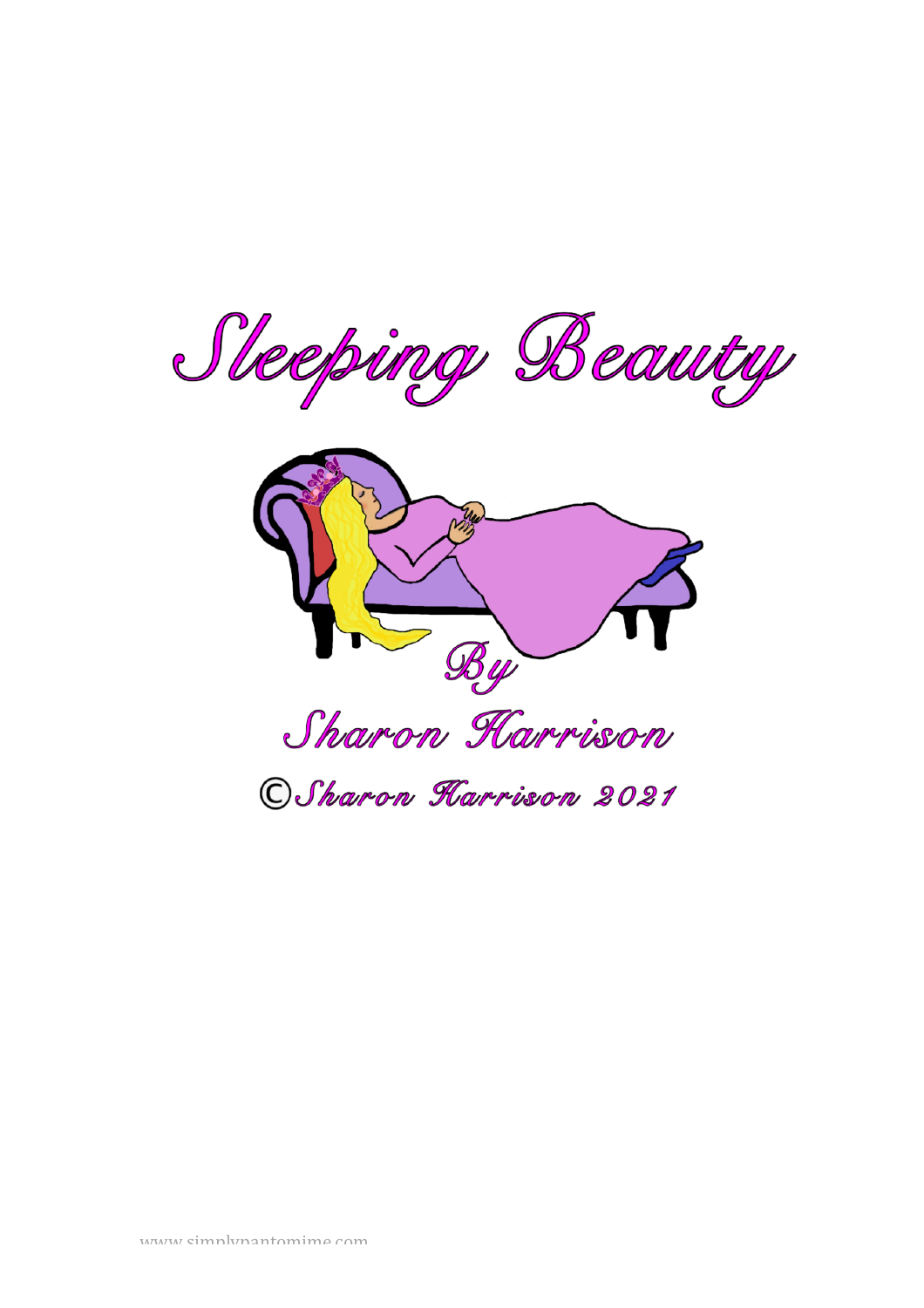## **Sleeping Beauty**

This script is written so that the eight characters, are played by four people (as specified below). If you would prefer a larger cast, this can be easily amended with just a few adjustments to certain lines.

**Princess Aurora/The Queen** – Sleeping Beauty/The mother of Sleeping Beauty. **Prince Phillip/The King** – A Charming Prince/The father of Sleeping Beauty. **Maleficent** – A wicked and evil Fairy.

**Fairies Faith, Hope & Charity** (one person) – Identical fairy sisters. (Fairies ideally need 3 different colour/types of hat to differentiate them)

## **Synopsis**

Furious at not being invited to Princess Aurora's birthday party; evil fairy Maleficent casts a wicked spell. On her twenty-first birthday the Princess will prick her finger on a needle die. Luckily, the good fairies come to the rescue and add a clause to Maleficent's spell. The Princess doesn't die, but falls into a deep sleep, which lasts for one hundred years. But at the end of that time, she can only be awakened by true loves kiss.

# **NB**

This Pantomime runs approximately 20 minutes without songs. If you prefer to include songs, it runs approximately  $20-25$  minutes (if the musical numbers are kept to around one minute). It is set over 4 scenes.  $2 \times W$ oodland and  $2 \times$  Inside the Palace.

Verses for suggested songs are noted at the end of the script, in order to keep the musical numbers short. If required, backing tracks for songs can be found on YouTube. 

Sound effects (SFX) have been kept minimal and different effects can be found on YouTube and other online sources. If you are feeling creative you can make sound effects with things from around the house or on your mobile device.

Props required: 1 x Sword for Prince Phillip 2 x wands. One for Fairies and one for Maleficent (could be a stick)

Costumes are optional but fun. Raid your wardrobe or dressing up box! To make a distinction between the fairies (if played as written), different coloured hats are wigs are required.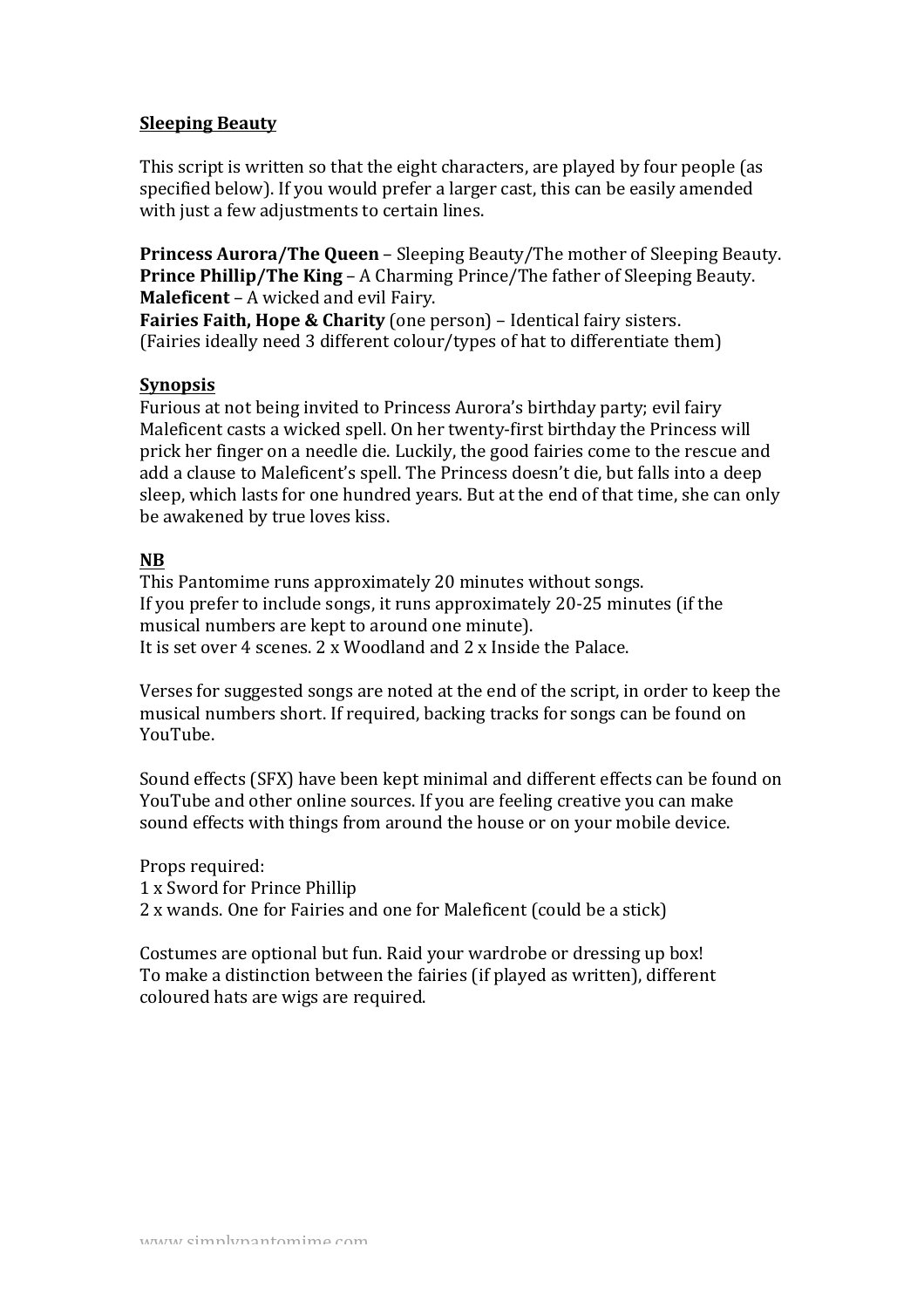# **Sleeping Beauty**

## **Scene 1**

*On route to the party.* 

*SFX Fairy bells.*

**Fairy Faith** Hello I'm fairy Faith. I'm just on my way to a Birthday party for Princess Aurora. She's a special little girl. The King and Queen had almost given up hope of producing an heir when, hey presto, the Princess came along. If you didn't know better you might suspect there was a little magic involved! (she *winks)*

## *SFX Evil sting. Maleficent enters*

**Maleficent** Where are you going? **Fairy Faith** Oh, Maleficent, you startled me. **Maleficent** Did I hear you say, that you were going to the palace? **Fairy Faith** The palace? No, definitely not. **Maleficent** You're lying! **Fairy Faith** I'm not lying. **Maleficent** Oh, yes you are. **Fairy Faith** Oh, no I'm not. **Maleficent** We're not starting this already, are we? **Fairy Faith** I didn't start it, you did! **Maleficent** Oh, no I didn't. **Fairy Faith** Oh, yes you did. **Maleficent** Will you shut up! Where are your tiresome sisters today? **Fairy Faith** They're here somewhere. **Maleficent** I assumed they would be. Don't you get fed up with them hanging around all the time? **Fairy Faith** Never. There's a special bond between sisters, especially triplets.

## **Song 1**

We are family - Sister Sledge For Fairy

**Maleficent** I couldn't imagine anything worse. You look the same, you dress the same, you even sound the same! **Fairy Faith** I know, even our mother can't tell us apart. **Maleficent** Are they going to the palace with you? Fairy Yes, we're all going...(she slaps her hand over her mouth) **Maleficent** Ah-ha! So you are going to the palace! **Fairy Faith** You tricked me! **Maleficent** What's the occasion? **Fairy Faith** It's nothing. You'd find it boring...a waste of time! I must be off...I'm running late.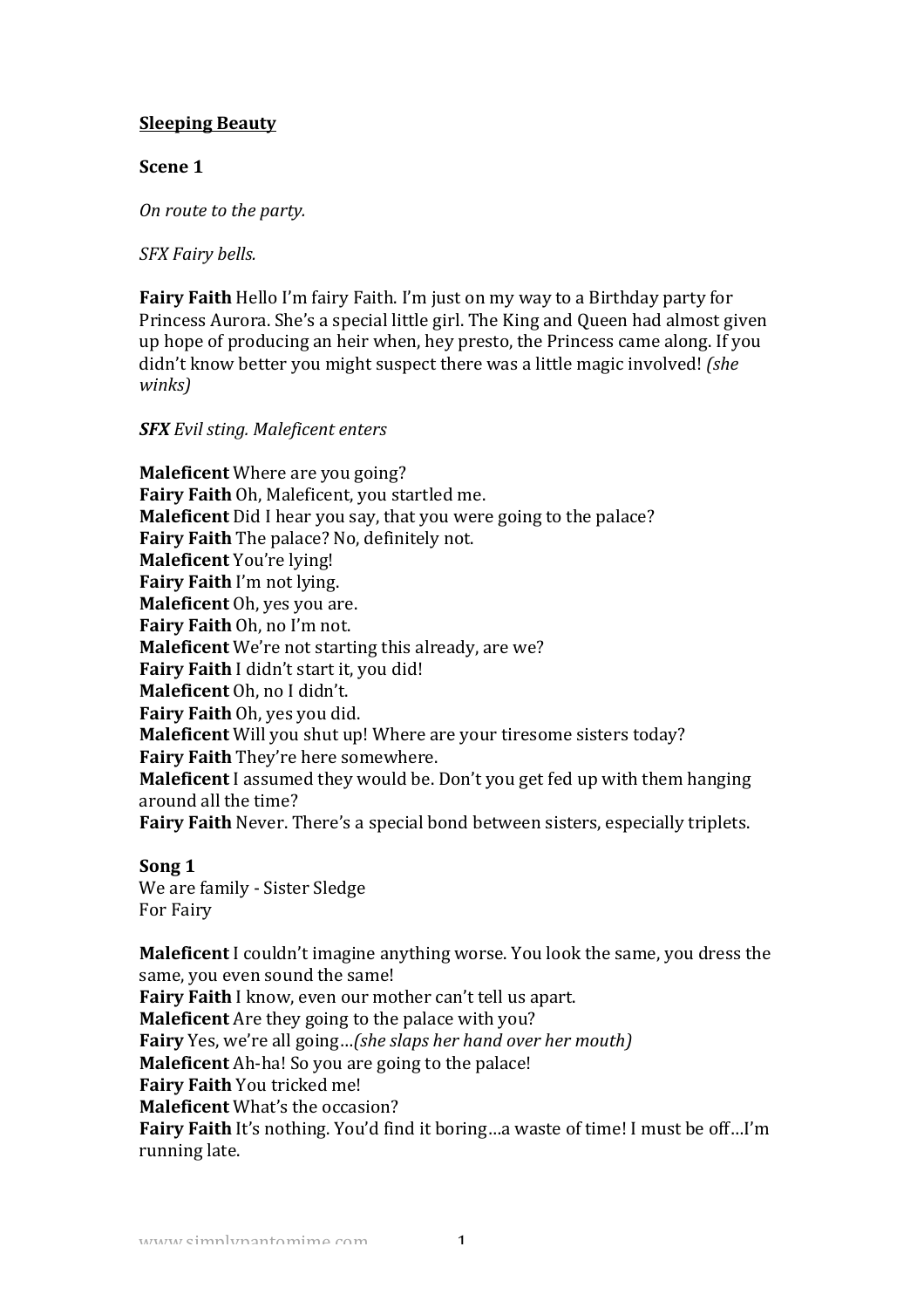#### *Fairy Faith exits.*

**Maleficent** She's lying! There's something happening and they don't want me around. I'm going to get to the bottom of this.

#### *Fairy Hope enters.*

**Fairy Hope** Hello Maleficent. **Maleficent** Fairy Hope, what a surprise! Where are you off to? **Fairy Hope** Err…nowhere. **Maleficent** Are you looking for your sister? **Fairy Hope** Yes, have you seen her? **Maleficent** You've just missed her. She's on her away to the palace. **Fairy Hope** She told you that? **Maleficent** Yes, why wouldn't she? After all, it's not everyday we're invited to the palace. **Fairy Hope** But I thought you weren't invited! **Maleficent** You thought wrong! **Fairy Hope** I love birthday parties, don't you?! I can't believe the Princess is a vear old already. **Maleficent** It's Princess Aurora's Birthday? **Fairy Hope** Yes, of course. Why else would she be having a party? I must be off... I don't want to be late.

#### *Fairy Hope exits.*

**Maleficent** So, they don't want me at the party! How dare they! I am the most important fairy of all. It's because I'm not nice, like those hoity-toity, mambypamby, toffee-nosed fairies.

#### *Fairy Charity enters.*

**Maleficent** Fairy Charity, what a surprise! **Fairy Charity** Hello Maleficent. You don't look very happy...what's up? **Maleficent** *(angrily)* What's up? What's up? I'll tell you what's up. **Fairy Charity** Oh dear, I don't think I want to know. **Maleficent** I've not been invited to Princess Aurora's Birthday party, that's what's up! **Fairy Charity** How do you know about the Birthday party? **Maleficent** Let's just say a little bird told me. Or should I say, a little fairy? **Fairy** It's no surprise that you're not invited. Every time you go to the Palace you cause trouble. Last time, you turned queen's sister into a lizard, and made her lady in waiting disappear altogether. **Maleficent** That was fun! I was bored of listening to her prattle on. She was much quieter after that! **Fairy Charity** You mustn't do things like that. **Maleficent** Why not?

**Fairy Charity** Because, it's nasty. That's why you're not invited to the party. **Maleficent** They can't do that to me. I'll teach them a lesson they'll never forget!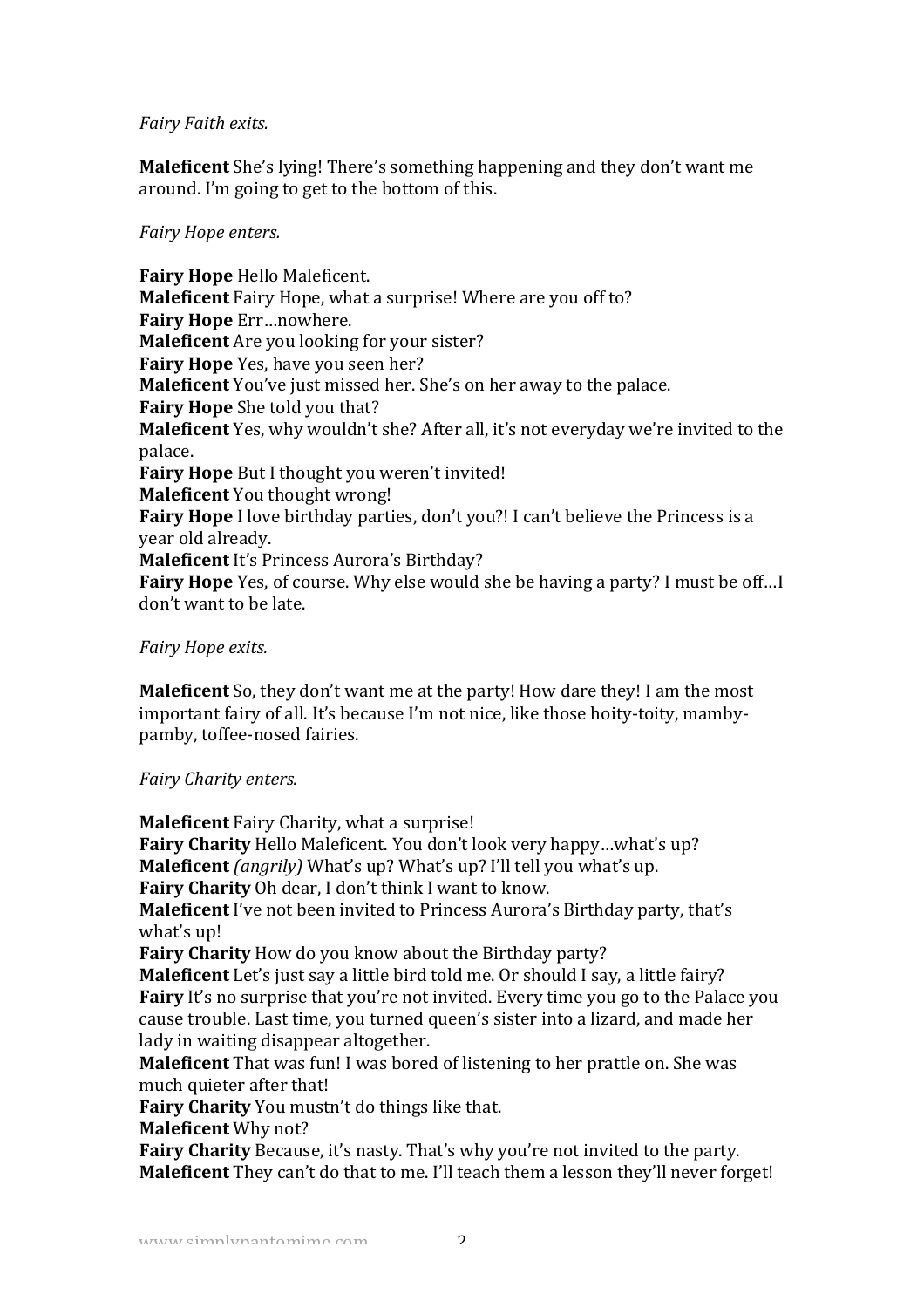*SFX Evil sting. Maleficent exits.*

**Fairy Charity** Oh dear! Maleficent is furious! I shall inform the King immediately.

*Fairy Charity exits.*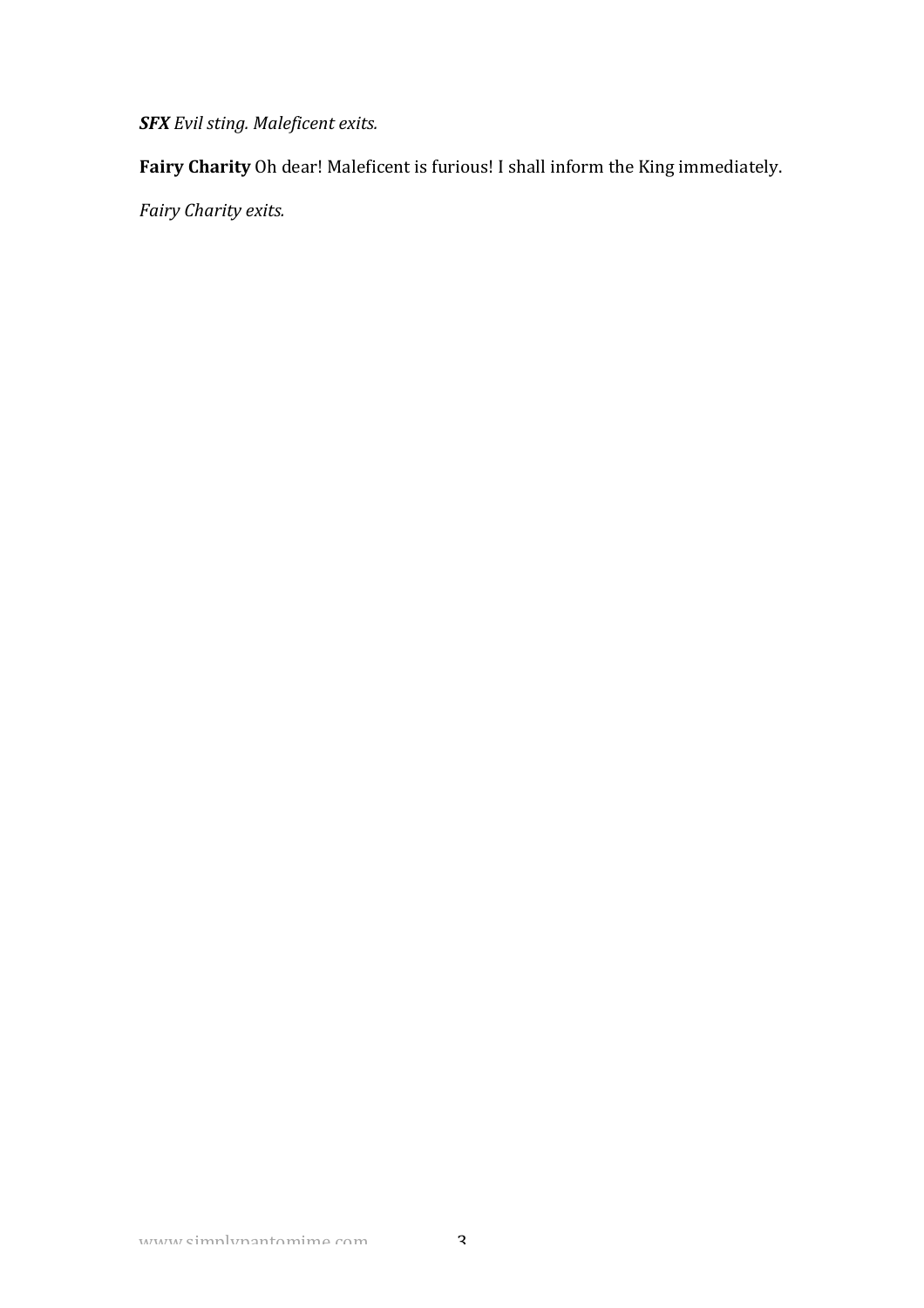## **Scene 2**

## The *palace*.

*Queen* and *King enter.* The *Queen carries the baby princess in a bundle.* 

**Queen** The party is in full swing, but I keep thinking I've forgotten something. **King** I'm sure it's nothing important dear. **Queen** Probably not, but I can't shake this niggling feeling.

*Fairy Charity enters.*

**Fairy Charity** Your Majesties, I have some bad news. **Queen** What is it Fairy Charity? **Fairy Charity** It's Maleficent your Majesty. She's furious about not being invited to Princess Aurora's Birthday party. **Queen** Of course! Maleficent! I knew there was something. I forgot to post her invitation.

**Fairy Charity** She was invited?

**Queen** After what she did to my sister! You don't think I want to get on the wrong side of her, do you? I will send my apologies.

**Fairy Charity** She won't believe you. She thinks you've excluded her on purpose. **Queen** She must be livid! She'll want revenge. What if she does something terrible?

**King** What can she do? We have Faith, Hope and Charity on our side. **Fairy Charity** You enjoy the party and let us worry about her.

*Fairy Charity exits. SFX Party sounds (people, music & party poppers etc)* 

*Fairy Faith enters.*

**Fairy Faith** You certainly know how to throw a party.

**Queen** Thank you Fairy Faith. It is Faith isn't it? You fairies are so alike. If it wasn't so ridiculous, one would almost imagine you were the same person. **Fairy Faith** I know right! We get that all the time.

**Oueen** I'm glad you're enjoving the party. It been a great success!

**King** And even better, Maleficent hasn't turned up to ruin things. Maybe she thought better of it.

**Fairy Faith** I'm sure you're right.

**Queen** Aurora is so lucky. Look at all her gifts.

**Fairy Faith** We haven't given the Princess our gifts yet. If we may... **King** That's so kind.

**Fairy Faith** (*waving her wand*) For Princess Aurora...

The precious gift of beauty is the gift that I bestow.

Her hair will always shine and her skin will always glow.

She'll light up any room from the minute she walks in,

With sparkling eyes, a button nose, and a big infectious grin.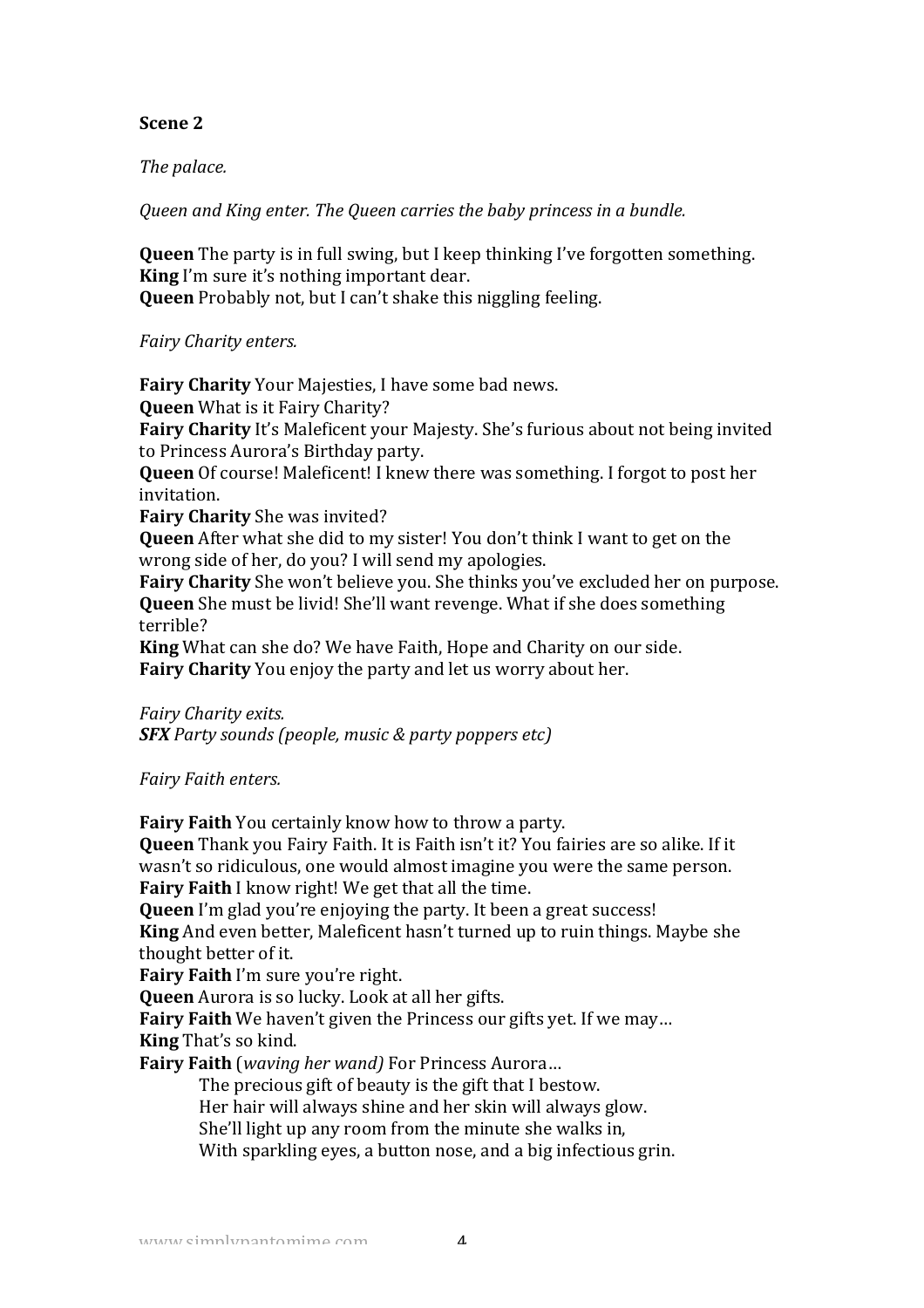#### *SFX Magical bells.*

**Queen** Thank you, Fairy Faith. **Fairy Faith You're welcome.** 

*Fairy Faith exits.*

**King** The fairies are very generous. **Queen** They certainly are.

*Fairy Hope enters.*

**King** Fairy Hope, do you have a gift too? **Fairy Hope** (*waving her wand*) To Princess Aurora... The precious gift of kindness is the gift that I bestow. Aurora's gentle nature will always steal the show. With a wicked sense of humour and a happy disposition, She'll always have a zest for life and plenty of ambition.

*SFX Magical bells.*

**Queen** Thank you, Fairy Hope. **Fairy Hope** You're welcome.

*Fairy Hope exits.*

**King** What a wonderful present! **Queen** How lucky we are!

*Fairy Charity enters.*

**King** Fairy Charity, another gift? **Fairy Charity** *(waving her wand)* To Princess Aurora, the precious gift of...

*SFX Evil sting. Maleficent enters.*

#### **King** Maleficent!

**Maleficent** So, you thought you could throw a party without me? **Queen** It's my fault, Maleficent. I'm sorry, I meant to send your invitation, I just... **Maleficent** Save vour breath. I don't want to hear your pathetic apologies. It's too late for that! I've come to give Aurora a very special gift for her first birthday. **King** Really, there's no need...

**Maleficent** I insist. This is the gift that I bestow. The Princess will grow into a wonderful young woman and everyone will love her.

**Queen** That's a wonderful gift...

**Maleficent** I haven't finished yet! On her twenty-first birthday, she will prick her finger on the needle of a Singer Sewing Machine...and die! *(evil laugh)* 

*SFX* Thunder. Maleficent waves her wand..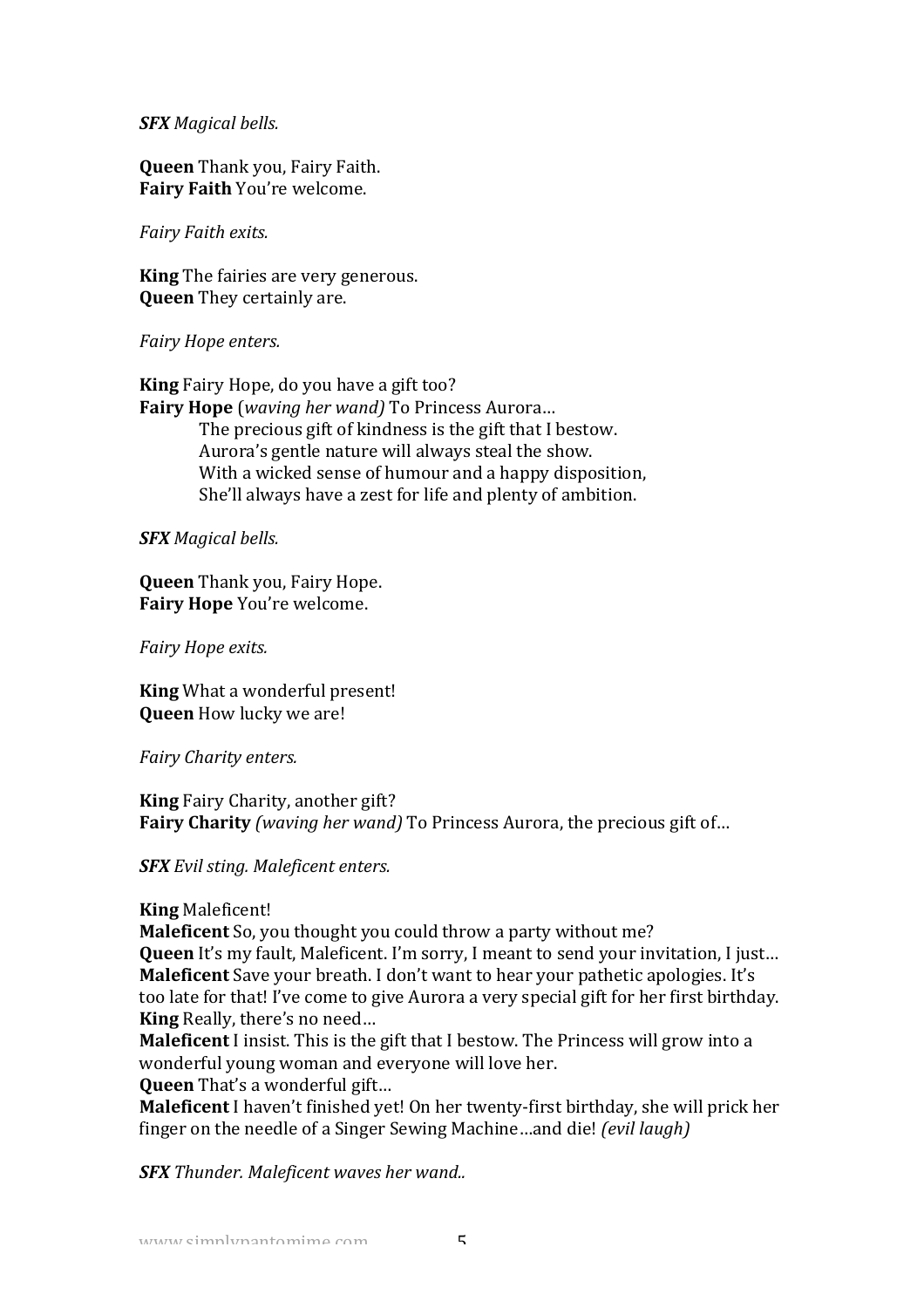**Queen** Nooo! I beg you, take it back.

**Maleficent** A gift given by a fairy can never be taken back. You should have considered the consequences before you excluded me from the celebrations. *(evil laugh)*

Song<sub>2</sub>

Trouble - Elvis Presley For Maleficent

*SFX Evil sting. Maleficent exits.*

**Queen** *(sobbing)* My daughter is doomed!

**Fairy Charity** Not quite, I still have my gift to give.

**Queen** Please help me Fairy Charity, reverse Maleficent's evil spell.

**Fairy Charity** I'm sorry your Majesty, I can't do that. It is not within my power. **Queen** Nooo!

**Fairy Charity** I cannot reverse her spell, but I can add a clause. On her twentyfirst birthday, Princess Aurora will prick her finger on the needle of a Singer Sewing Machine...but she will not die. Instead she will fall into a deep sleep, which will last for one hundred years. When she sleeps, the kingdom will sleep too. When a hundred years have passed, she will be woken by a true loves kiss. **King** A hundred years? Can't you make it a couple of weeks?

**Queen** I'll miss the second series of Bridgerton!

**King** I'm more a Masterchef fan. I was watching Australian Masterchef yesterday. Some guy made a meringue and everyone cheered, which was odd. Usually in Australia, they boo meringue.

**Fairy Charity** It must be one hundred years. Maleficent's spell is too powerful, after a mere couple of weeks, true loves kiss will not be strong enough to overcome it. Not even after a couple of years.

**King** There is another way to prevent this. Aurora won't be able to prick her finger on the needle of a Singer Sewing Machine, if such a thing did not exist. From this day, all sewing machines in the kingdom will be destroyed, and anyone found in possession of one will face imprisonment. Let it be known throughout the kingdom.

## *The King and Queen exit.*

**Fairy Charity** The Kings orders were carried out and all Singer Sewing Machines were destroyed. When she heard about the clause in her evil spell, Maleficent was furious. In her anger, she turned the Queen into a lizard and stormed out of the palace. She hasn't been seen since. The King forbid the very mention of her name and her curse was never spoken of. Over the coming years, Princess Aurora did indeed grow to be beautiful young woman...

## *King enters.*

## **King** Who are you talking to?

**Fairy Charity** *(pointing outwards)* The audience. I'm just filling in a few bits! **King** Sorry, I didn't mean to interrupt. Please continue.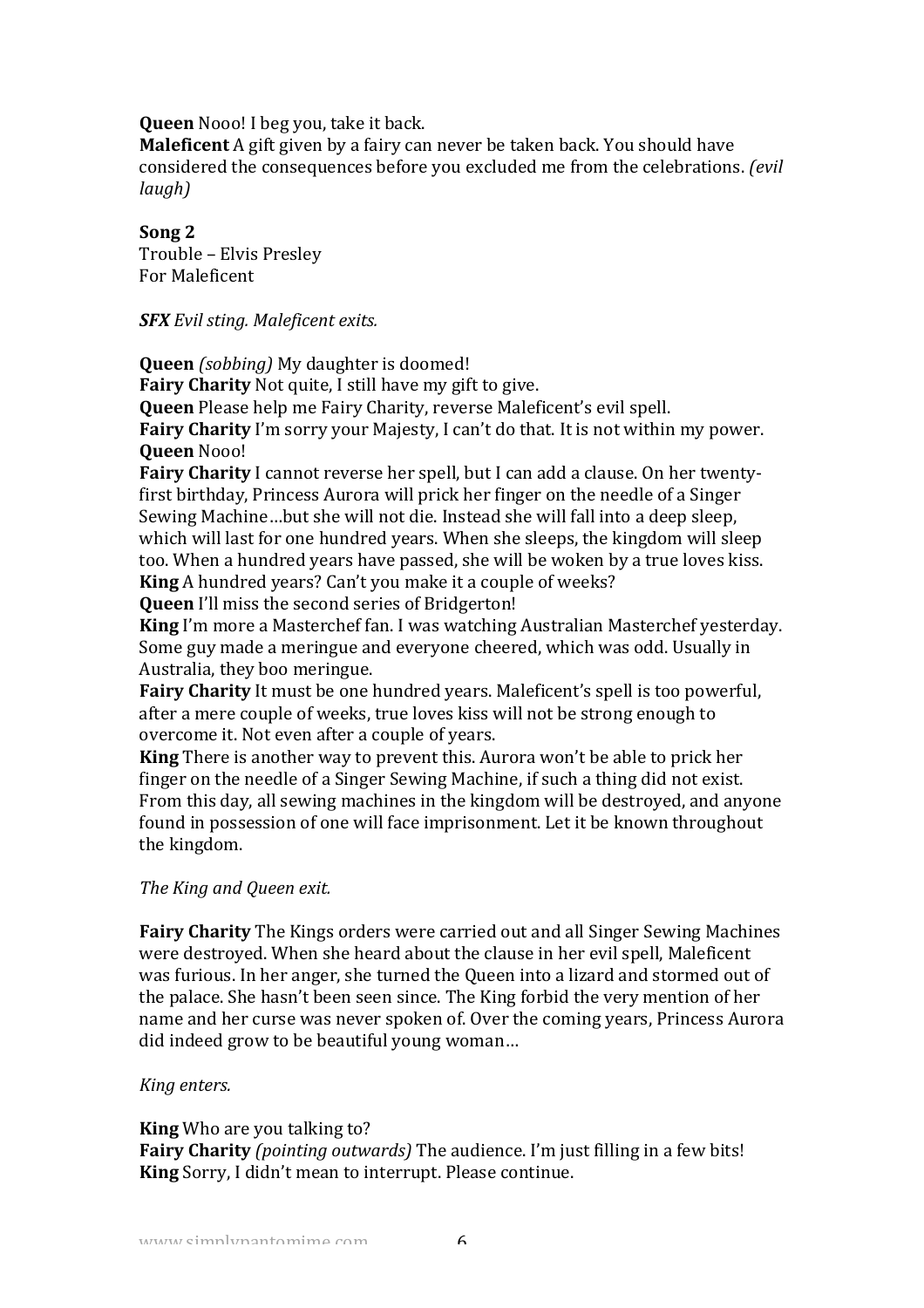# **Fairy Charity** Thank you.

## *King exits.*

**Fairy Charity** Where was I? Oh yes, the Princess grew into a beautiful young woman, and eventually the day of Aurora's twenty-first birthday arrived.

## *Aurora enters.*

**Fairy Charity** Happy birthday, Princess Aurora.

**Aurora** Thank you, Fairy Charity.

**Fairy Charity** You look exactly like your mother did, when she was your age. **Aurora** I wish I could remember her.

**Fairy Charity** She would be so proud of you. What plans do you have for your birthday?

**Aurora** I haven't any. Father insisted I spend the day at home. Ouite a change from my usual birthday festivities.

**Fairy Charity** That's a lovely idea. I can't think of a better way to spend your birthday, than with family and friends. Have fun dear!

# *Fairy Charity Exits.*

**Aurora** I suppose Fairy Charity is right. I'll keep myself busy and investigate some of the lesser used rooms in the Palace. The tower for instance, I've always wondered what's up there?

# *SFX* Evil sting. Maleficent enters wearing a black cloak with a hood.

**Maleficent** Hello, my pretty. **Aurora** Hello, old lady. Do I know you? **Maleficent** No dear, we've never met. **Aurora** What brings you to the Palace today? **Maleficent** I have a surprise for you, my sweet. A gift, it's from your mother. **Aurora** You knew my mother? **Maleficent** We were good friends. She made me promise to give you this present on your twenty-first birthday. **Aurora** Where is it? **Maleficent** It's in the highest room of the tallest tower. Would you like me to show you? **Aurora** What a coincidence. I was just saying that I've never been to the top of the tower. **Maleficent** Well then, let's go.

# *Aurora and Maleficent exit.*

**Fairy Faith** So far, so good. To be on the safe side, the King persuaded Aurora to spend her birthday in the Palace. Hope, Charity and myself have been on the look out for Maleficent, but there's been no sign of her. I expect she's forgotten about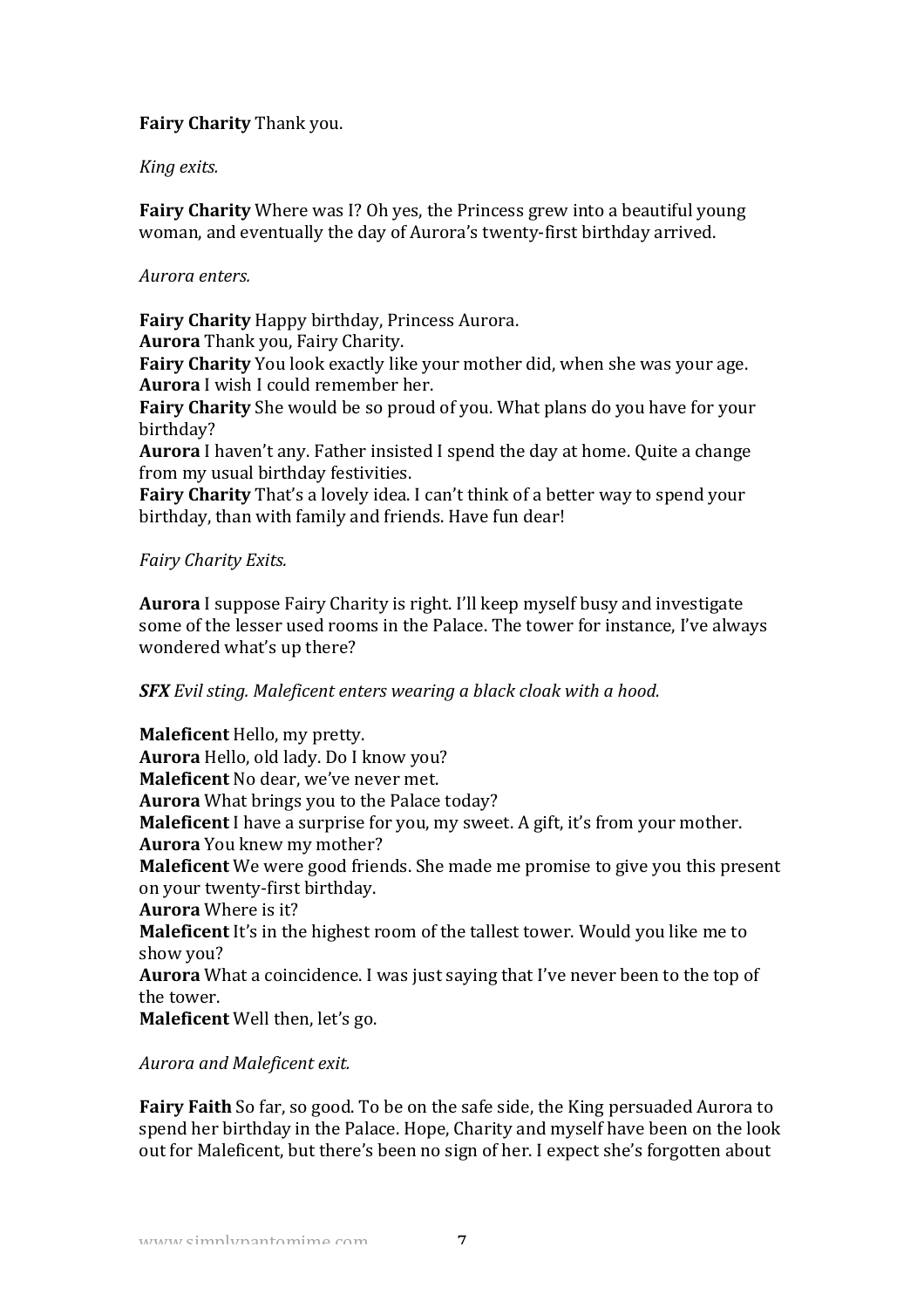the curse, they do say that the first sign of old age is losing your...umm....err... never mind!

*Fairy Faith exits. Aurora and Maleficent enter.*

**Aurora** Phew, that is quite a climb! **Maleficent** Cover your eyes, and no peeking.

*Aurora covers her eyes.* 

**Aurora** I can't stand the suspense! **Maleficent** I promise it will be worth it. Are you ready? **Aurora** Yes, I'm ready. **Maleficent** Then look now.

*Aurora uncovers her eyes. She looks confused.*

**Aurora** I've never seen anything like it. What is it? **Maleficent** It's a Singer Sewing Machine, my dear. **Aurora** What does it do? **Maleficent** Many years ago, everyone owned a machine like this. It was used to create fine garments. This particular one belonged to your mother. **Aurora** Really? **Maleficent** Yes, really. **Aurora** How does it work? **Maleficent** I'll show you. **Aurora** That's very kind. It looks complicated. *(pointing)* What does this do? **Maleficent** That's the pedal my dear? **Aurora** *(pointing)* And this? **Maleficent** That's the cotton my dear. **Aurora** *(pointing)* And this...Ow, I pricked my finger. What is that? **Maleficent** That my dear, is the needle! (she throws off her hood. Evil laugh) **Aurora** I don't understand. What's so funny? **Maleficent** You'll see. **Aurora** I don't feel good. My head is spinning. I think I'm going to... *(she puts her hand to her head as she disappears from the screen)* **Maleficent** *(evil laugh)* Revenge at last! A whole kingdom destroyed by one little prick…who'd have believed it possible? *(evil laugh)*

*SFX Evil sting. Maleficent exits.*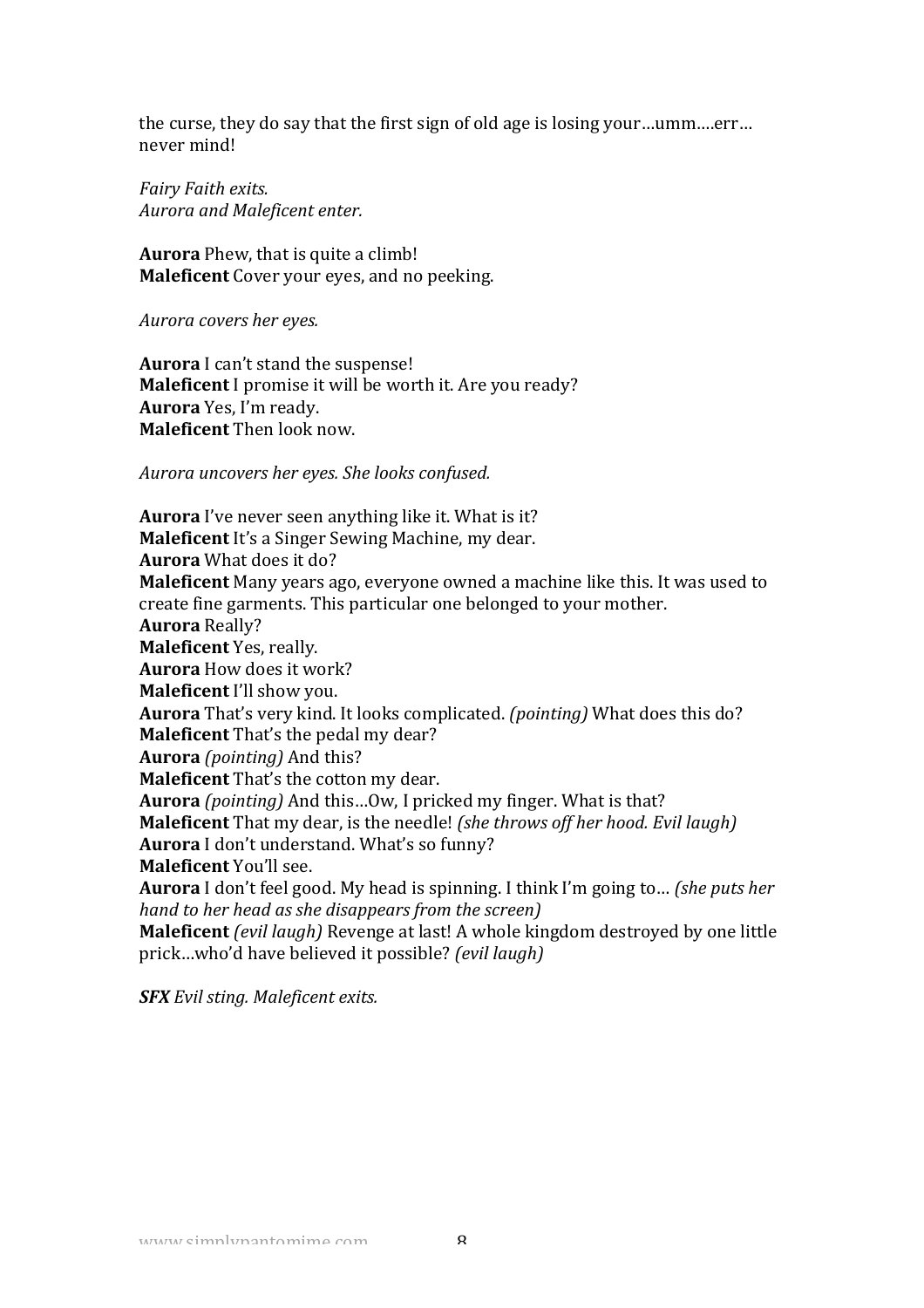## **Scene 3**

*Overgrown woodland.*

*SFX Magical Bells. Fairy Charity enters.*

**Fairy Charity** So it was, that Princess Aurora fell into a deep sleep. As Maleficent had predicted, the whole kingdom slept with her. Everyone in the Palace slept, the courtiers, the cooks, even the dogs in the vard. In time, the gardens became overgrown with thorns and brambles...and that awful mossy stuff that grows in the grass that you can never get rid of. The Palace vanished beneath a wilderness and the legend of Sleeping Beauty came to be. Occasionally, a brave knight would attempt to fight his way through the undergrowth...but none succeeded. A hundred years passed. If you need a comparison, it's like being on hold for the complaints department of your Internet provider. Then one day, a handsome Prince happened to pass by.

# *Fairy Charity exits and Prince Phillip enters.*

**Prince** I seem to be lost. What is this bleak and desolate place that I have stumbled upon? I'm usually with at geography, I had an excellent teacher. I wouldn't have swapped him for all the tea in Denmark!

# *Maleficent enters.*

**Prince** Excuse me old woman, would you be so good as to tell me where I am? **Maleficent** Who are you?

**Prince** I am fearless Prince Phillip of Snogovia.

**Maleficent** Who?

**Prince** Fearless Prince Philip of Snogovia...surely you've heard of me. I'm always in magazines, hanging out with my celebrity mates.

**Maleficent** Like who?

**Prince** I used to be good friends with Gary Barlow but he blocked me on Twitter. Whatever I said, whatever I did, I didn't mean it!

**Maleficent** Are you the one who's going to save the Princess and wake her from her one hundred vear sleep?

**Prince** I wish I could sleep for one hundred vears, I suffer with terrible insomnia. **Maleficent** Have you seen a doctor?

**Prince** Yes, he said not lose any sleep over it! If there is a Princess to be saved, then I'm your man! As my name suggests. I am fearless.

**Maleficent** It's extremely perilous and fraught with danger.

**Prince** Ha, I laugh in the face of danger!

**Maleficent** You'll never make it, those thorns are like daggers!

**Prince** If I didn't know any better, I'd say that you were trying to put me off.

**Maleficent** Why would I do that?

**Prince** I don't know.

**Maleficent** Consider carefully, young man. It would be a shame if that handsome face of yours got scarred and disfigured.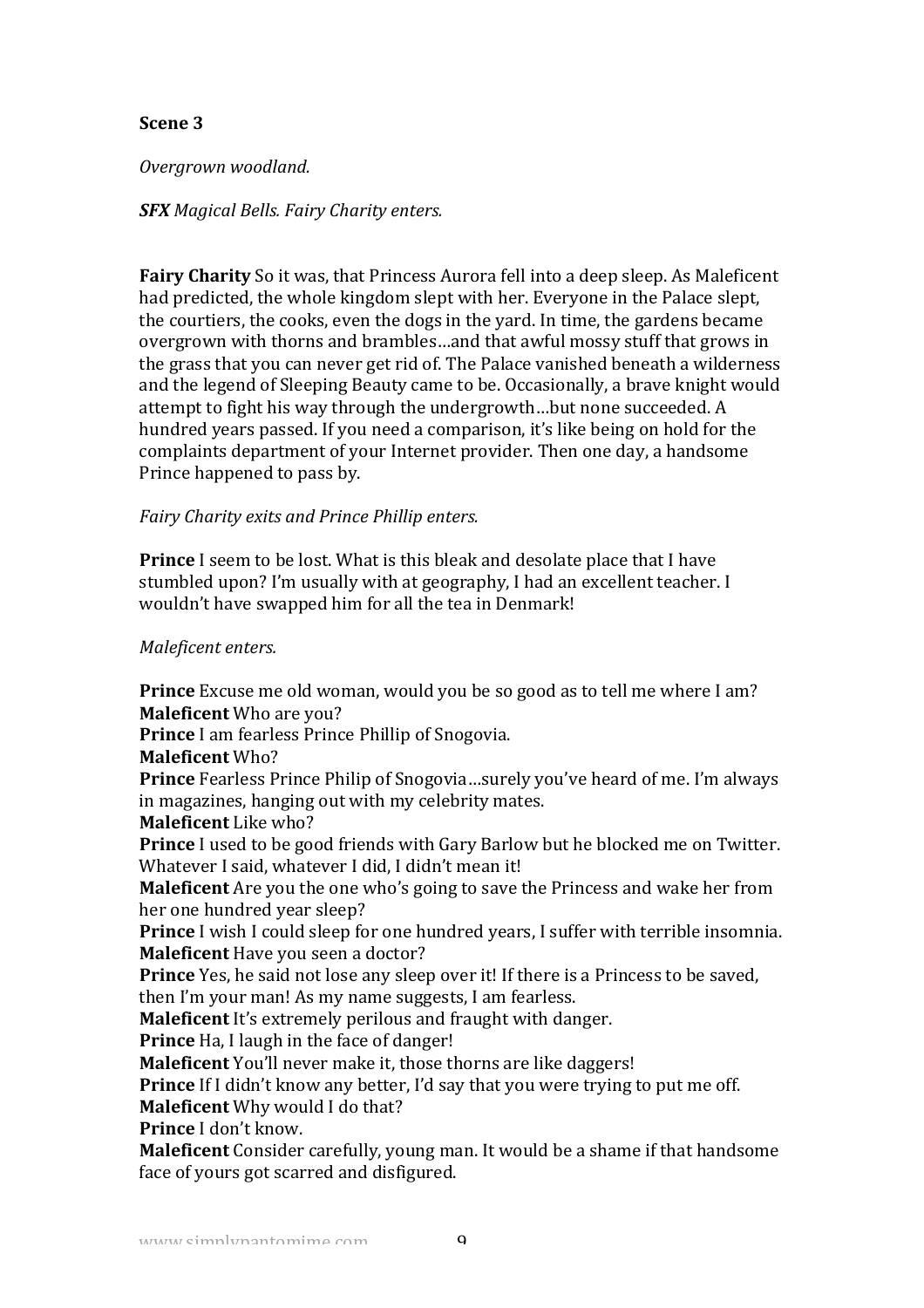#### *Maleficent exits.*

**Prince** What a strange old woman! I'm sure that speech would deter a less courageous man. But not I, Fearless Prince Phillip of Snogovia!

## *Fairy Charity enters.*

**Fairy Charity** Did I hear you say that you are going to rescue Sleeping Beauty? **Prince** Sleeping Beauty? She sounds like a bit of a catch. I'll try my best, ma'am. **Fairy Charity** And you're not worried that it's perilous and fraught with danger? **Prince** Not I, Fearless Prince Phillip of Snogovia.

**Fairy Charity** *(aside)* Hmm...I have a good feeling about this chap. A hundred years have passed, so his timing is excellent! He must be our man! I think I'll give him a little help.

**Prince** Who are you talking to?

**Fairy Charity** Just myself. I like the look of you. If you're serious about this rescue, then I am going to give you something to help you on your way. **Prince** Why would you do that? Who are you?

**Fairy Charity** Let's just say, I'm a friend. Here, take this magic sword. It cuts through anything. Oh, and a piece of advice...only true loves kiss will wake the Princess.

*The Prince takes the sword and holds it up to admire it. As he is doing so, Fairy Charity exits.*

**Prince** That's mighty generous of you Miss *(he looks around)*…oh, she's gone! I guess that's my cue to get on with it.

*SFX* Dramatic music as the prince brandishes the sword, chopping through the *imaginary undergrowth.* Eventually he stops.

**Prince** At last, the Palace! This sword cut through those brambles like a hot knife through butter! Now, where do I look for the Princess? In the stories of my childhood, she would be found in the highest room of the tallest tower...I guess I'll start there.

*The Prince exits and Maleficent enters.* 

**Maleficent** Blast! My warnings did not deter this one and he's made it to the Palace. Looks like I'm going to have to dispose of him myself.

*Maleficent exits.*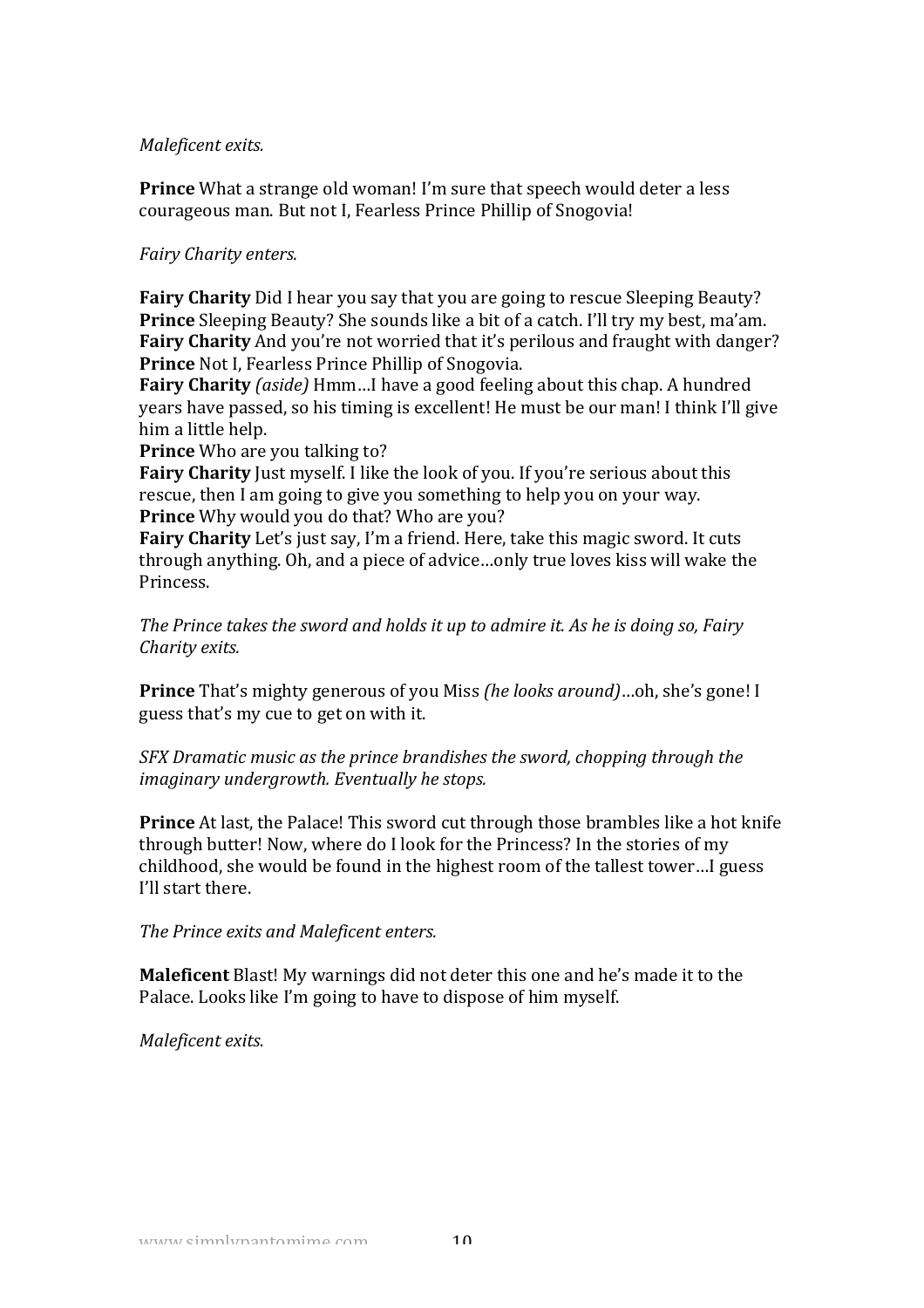# **Scene 4**

*The tower.*

## *Prince enters.*

**Prince** This is it! The highest room in the tallest tower, and there's the Princess. Wow, she is the most beautiful girl I've ever seen! If I'm her true love, then all I have to do is kiss her. We Snogovian's are renowned for our sensational smooches!

*Prince Phillip disappears from view. SFX Big kiss. Aurora and Prince Phillip re-appear.*

**Aurora** *(vawning and stretching)* Who are you? **Prince** Prince Phillip of Snogovia, at your service. **Aurora** Did anyone ever tell you that you should ask a girl before you kiss her? **Prince** I had to kiss you, it was the only way to wake you up. You've been asleep for a hundred vears. **Aurora** A hundred years? I don't believe you. **Prince** Only true loves kiss would wake you from your slumber. **Aurora** Then you are my true love? **Prince** It looks that way. **Aurora** As ridiculous as it sounds, I believe you. You have a trusting face, you remind me of...my father. Besides that, that kiss was well worth waiting a hundred vears for.

# *SFX Evil sting. Maleficent enters*

**Maleficent** (puffing) You should believe him.

**Aurora** Who are you?

**Maleficent** *(puffing)* Give me a second. The last time I made the trip up these stairs was a hundred years ago. I'm no spring chicken y'know! I find I only need three shops these days...Specsavers, Boots and Greggs. My life is just specs, drugs and sausage rolls!

**Prince** She's the old lady who tried to stop me from rescuing you.

**Aurora** Hold on …it's coming back to me now. You're the one who showed me the sewing machine. The one I pricked my finger on.

*SFX Magical bells. Fairy Charity enters.*

**Fairy Charity** *(puffing)* She's the evil fairy who cast the spell that put you to sleep.

**Prince** She's a fairy?

**Aurora** *(to Fairy Charity)* Who are you?

**Fairy Charity** Give me a sec, I need to catch my breath. You know, I tried to get into a nightclub last week and the doorman wouldn't let me in because he said I'd had too many.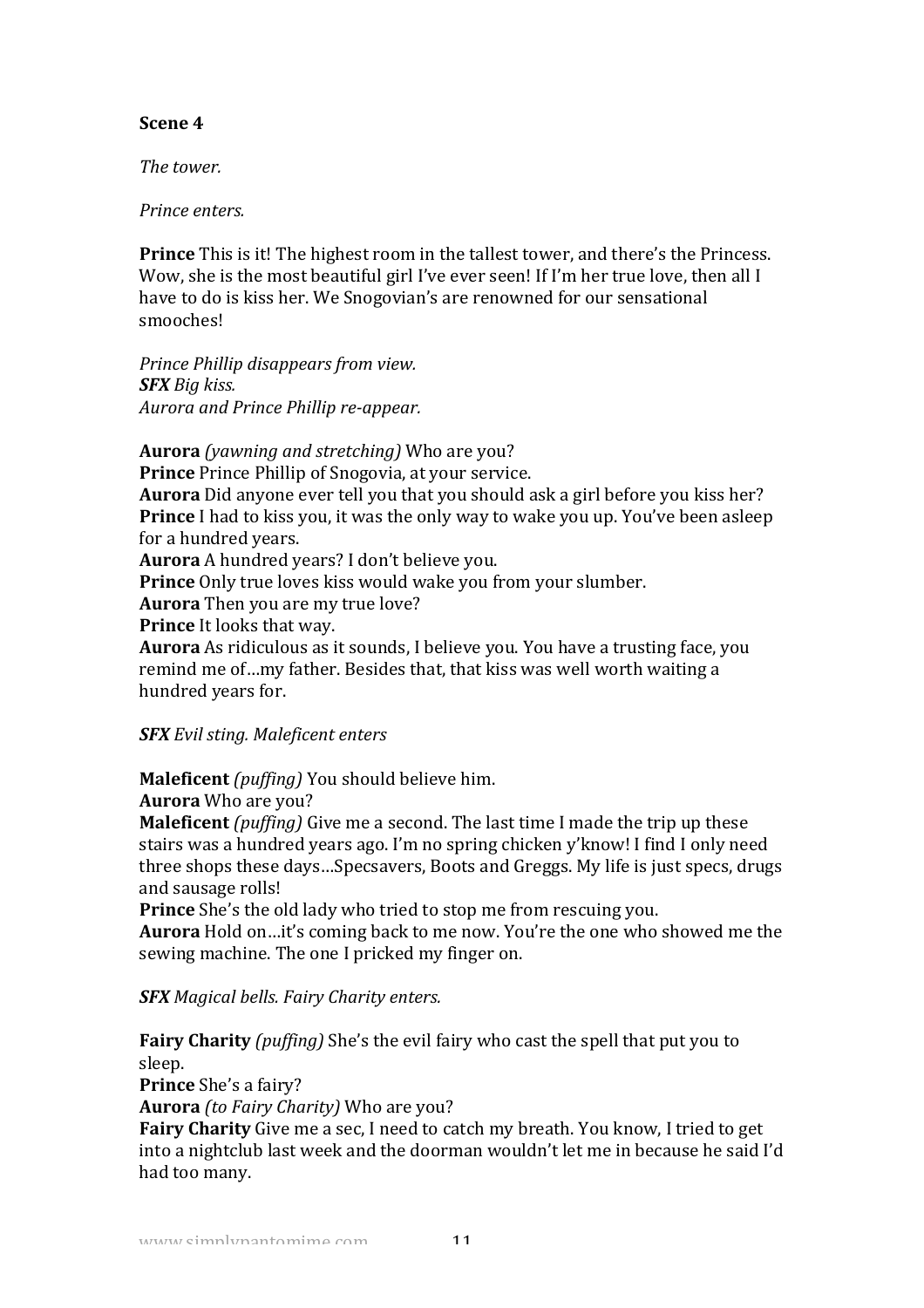**Aurora** What drinks? **Fairy Charity** No birthdays! **Prince** She's the lady who gave me this sword. **Maleficent** You are an interfering busy body, Fairy Charity. **Prince** You're a fairy too? Will someone tell me what's going on here? **Fairy Charity** Keep up lad. She's a bad fairy. I'm a good fairy. She cast a spell. I saved the day. She pricked her finger and fell asleep. You woke her with true loves kiss. **Maleficent** And now, I have to kill you. **Aurora** Nooo! **Fairy Charity** Quick Prince Phillip. Use the magic sword to defeat her.

*Prince Phillip brandishes his magic sword and Maleficent steps back.* 

**Aurora** Look out! The window! **Aurora, Fairy & Prince** It's behind you!

*Maleficent* waves her arms around as she loses her balance and falls backwards. *She screams as she falls from the window and disappears from the screen. Everyone leans as they listen as her screams get quieter, until they eventually stop.* 

**Prince** It's a very tall tower! Aurora She's gone! **Fairy Charity** Good riddance! **Aurora** Because of that awful woman, I've missed one hundred years. How will I ever catch up on everything? It will take forever! **Aurora** You could try Facebook! **Prince** I'll tell you. Marry me Princess Aurora, and we'll have all the time in the world.

**Aurora** How can I refuse? After all, you must be my true love...it's in your kiss.

**Song 3** It's In His Kiss - Cher Aurora

*Prince Phillip and Aurora disappear from screen SFX Kissing.* 

**Fairy Charity** Really, you two...get a room!

*They re-appear.*

**Fairy Charity** And that's the end of our pantomime – the tale of Sleeping Beauty. Maleficent was defeated and the Prince fulfilled his duty. The kingdom woke and once again was filled with fun and laughter, And Sleeping Beaty and her man lived happily ever after.

The end.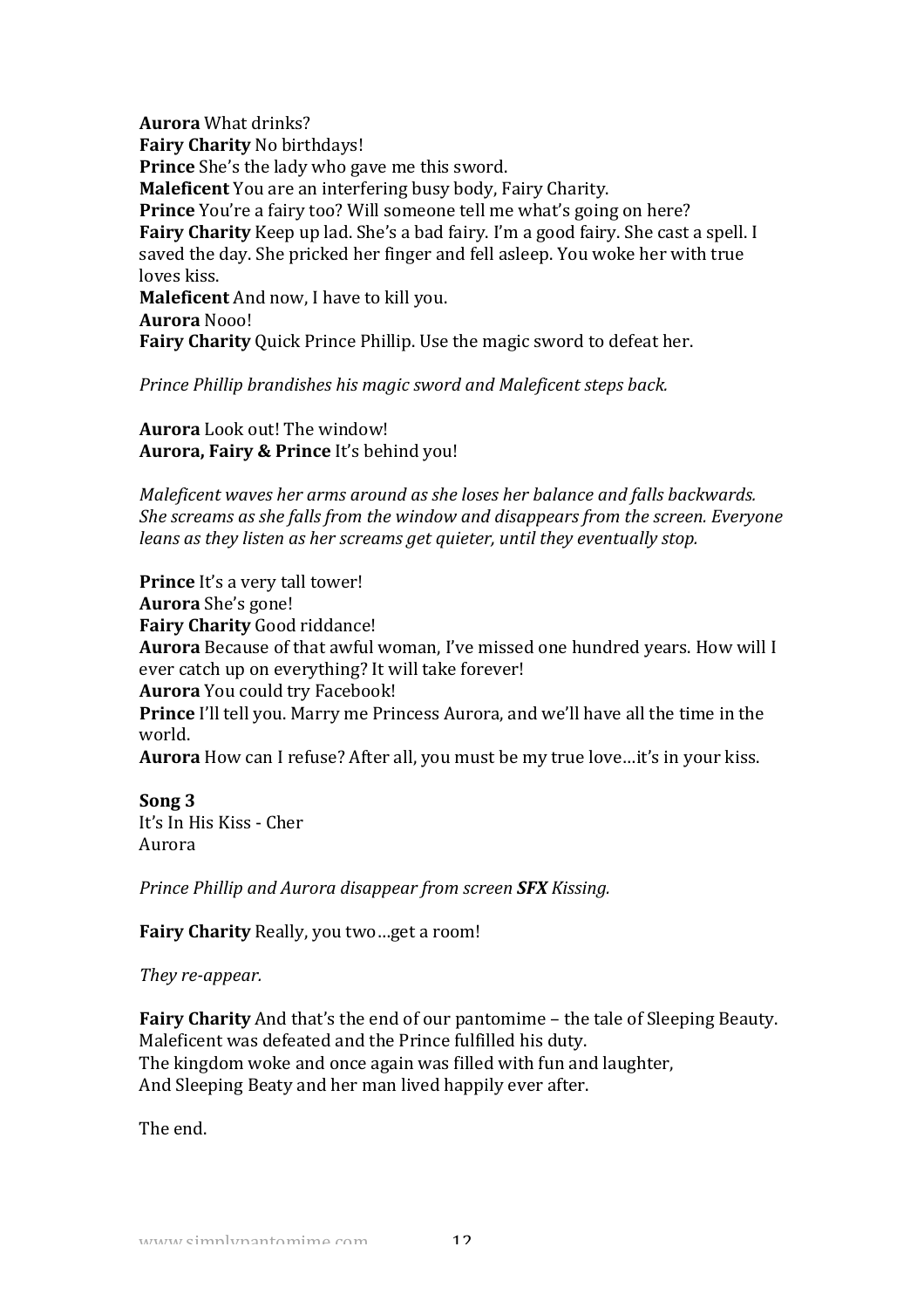#### **Suggested Songs**

#### Song 1

We Are Family - Sister Sledge

We are family I got all my sisters with me We are family Get up everybody and sing

Everyone can see we're together As we walk on by And we fly just like birds of a feather I won't tell no lie All of the people around us they say Can they be that close? Just let me state for the record We're giving love in a family dose

We are family I got all my sisters with me We are family Get up everybody and sing

## Song 2

Trouble - Elvis Presley

If you're looking for trouble You came to the right place If you're looking for trouble Just stare in this face I'm only made out of Flesh and blood But if you're looking on Some trouble Why don't you try it on your own

Because I'm evil My middle name is Misery Said I'm evil, child Yeah, don't you mess around with me I'm evil, I tell you I'm evil So don't mess around with me Yeah!